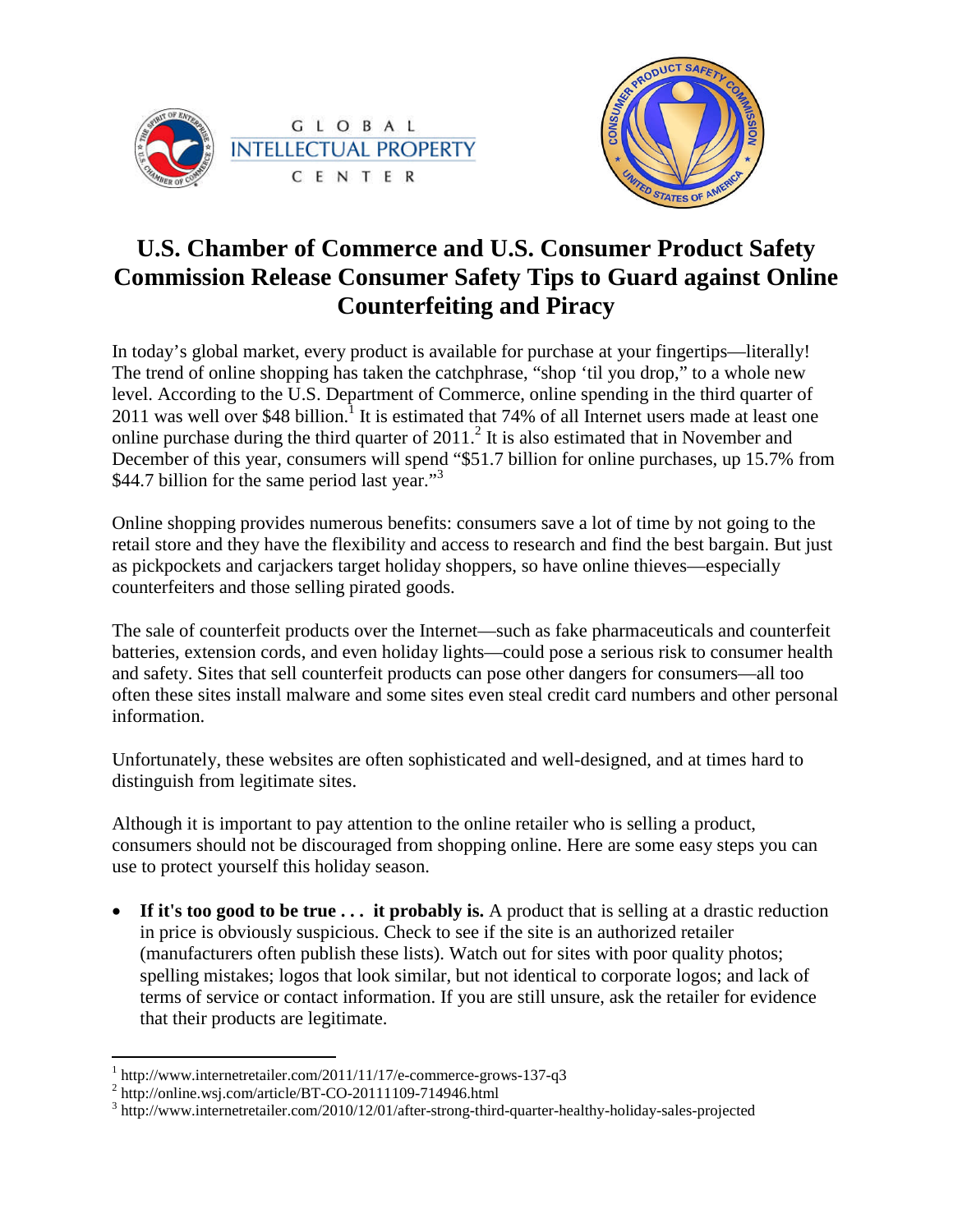- **Insist on secure transactions.** When doing business online, make sure your payments are submitted via Web sites beginning with https:// (the "s" stands for secure) as opposed to http:// (without the –s) and look for a lock symbol at the bottom of your browser. Visit the Federal Trade Commission's Web site at [www.ftc.gov/privacy](http://www.ftc.gov/privacy) for more information.
- **Check to see if the product has been recalled.** Before completing a purchase, take a minute and visit CPSC.gov or Recalls.gov to determine if the product has been previously recalled. For consumer products, it is illegal for anyone to attempt to sell a recalled product. The U.S. Consumer Product Safety Commission (CPSC) oversees federal recalls, and in order to prevent further deaths or injuries, the agency works to ensure that recalled products are not resold.
- **Beware of counterfeit holiday lights and extension cords.** CPSC recommends that consumers look for the label of a nationally-recognized testing laboratory when purchasing holiday lights and extension cords. Counterfeit lights and cords could have missing or false certification markings, may be mislabeled as to their proper rating, or could have been constructed with substandard components and inadequate safety features. Substandard products may create a fire or shock hazard for your family. Counterfeit products have been the subject of at least a dozen CPSC recalls in the last five years, including various cell phone batteries, circuit breakers, power washer ground fault circuit interrupters, extension cords, power strips, smoke alarms, and conference telephone batteries. These products posed fire and electrocution hazards to consumers.
- **Be certain that replacement cell phone batteries have been certified by a nationallyrecognized test laboratory.** Some websites that are not associated with reputable manufacturers and carriers might be selling incompatible or even counterfeit batteries and chargers. Consumers should purchase manufacturer or carrier recommended products and accessories. If unsure about whether a replacement battery or charger is compatible with a particular cell phone, contact the manufacturer of the battery or charger. Lithium-ion (Li-Ion) batteries, which are commonly found in today's cellular phones, have a lot of energy in a small package and can ignite and explode if counterfeited and not designed and manufactured with standard safety features.
- **Report potential spam and faulty products.** Consumers can play an important role in keeping the market safe by acting as a source of information. If you receive spam that directs you to a suspicious website, report the information to the legitimate company and to the authorities. If you suspect you have purchased a counterfeit or pirated product, notify the legitimate company and contact the place of purchase for an exchange or reimbursement. Report unsafe products to the Consumer Product Safety Commission by visiting their new website SaferProducts.gov or by calling 800-638-2772. Many counterfeit and pirated goods result from complex illegal manufacturing and distributing operations. If you suspect an intellectual property crime, report it to the National Intellectual Property Rights Coordination Center at <http://www.ice.gov/iprcenter/> or to local law enforcement.